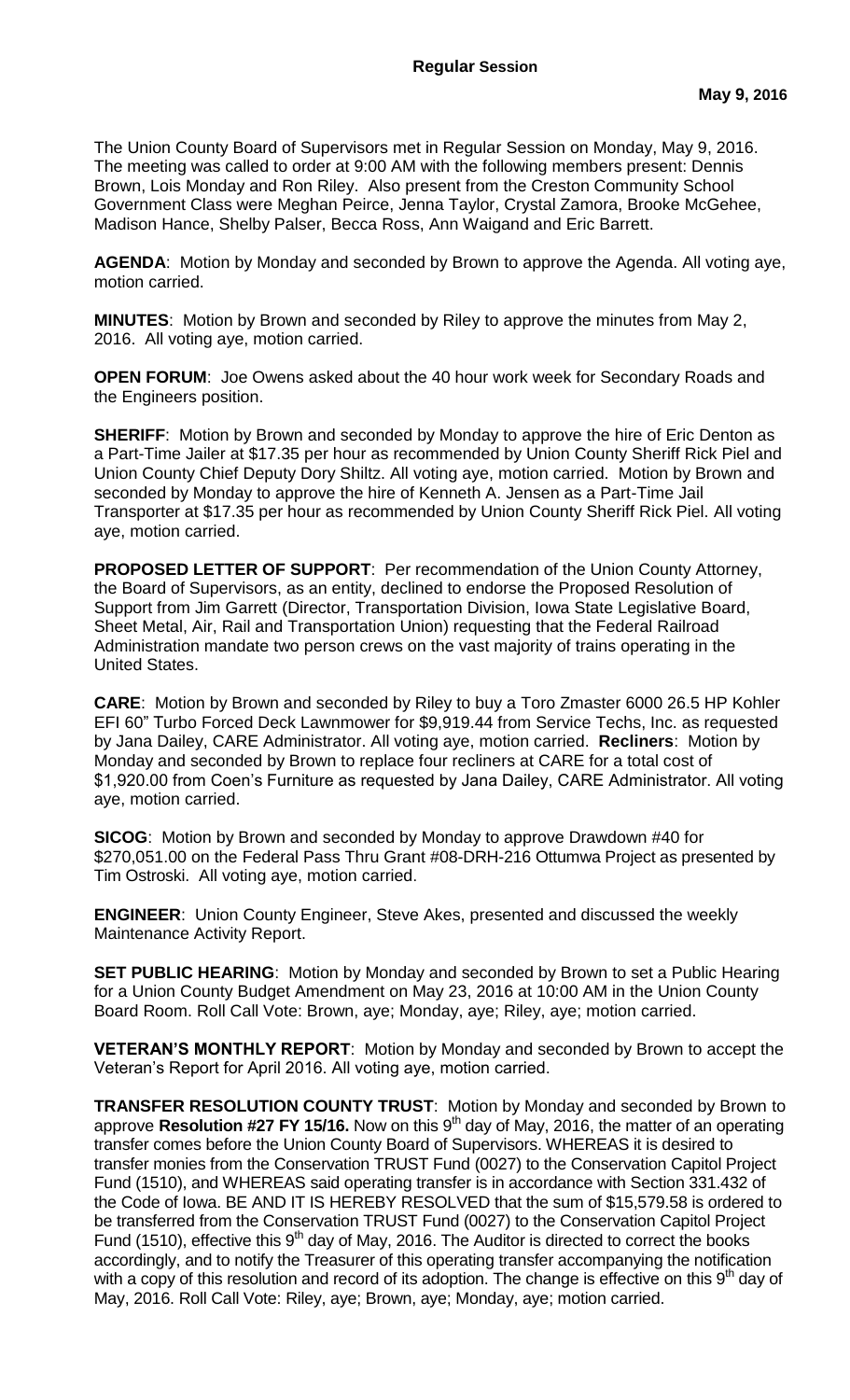**CLAIMS**: Motion by Brown and seconded by Monday to pay claims 127072-127194. All voting aye, motion carried.

| 0001 GENERAL BASIC FND              |                 | <b>1510 CAPITAL PROJECTS FND</b>         |                  |
|-------------------------------------|-----------------|------------------------------------------|------------------|
| <b>ABEL</b>                         | 144.00          | <b>CROP PRODUCTION SERVICES</b>          | 499.18           |
| <b>ACCESS</b>                       | 293.56          | <b>EBLEN CONSTRUCTION</b>                | 500.00           |
| ACS GOV                             | 1,150.00        | <b>IOWA NATIVE TREES &amp; SHRUBS</b>    | 7,250.00         |
| <b>AFTON STAR</b>                   | 510.38          | <b>OGLE'S GREENHOUSE</b>                 | 7,070.40         |
| <b>ALLIANT</b>                      | 1,324.52        | UNITED BRICK & TILE                      | 260.00           |
| <b>BROWN</b>                        | 64.80           | <b>1510 CAPITAL PROJECTS FND TTL:</b>    | 15,579.58        |
| <b>BUSCH</b>                        | 67.05           |                                          |                  |
| <b>CENTURY LINK</b>                 | 45.80           | 2000 DEBT SERVICE FND                    |                  |
| <b>CRESTON FARM &amp; HOME</b>      | 201.24          | <b>BANKERS TRUST COMPANY</b>             | 233,505.50       |
| <b>CRESTON PUBLISHING</b>           | 463.21          | 2000 DEBT SERVICE FND TTL:               | 233,505.50       |
| <b>CULLIGAN</b>                     | 18.00           |                                          |                  |
| <b>DISTRICT IV SECRETARY</b>        | 10.00           | 2010 CO-OP URBAN RENEWAL DEBT            |                  |
| <b>FAREWAY</b>                      | 184.40          | <b>BANKERS TRUST COMPANY</b>             | 305,072.00       |
| <b>FARMERS ELECTRIC</b>             | 1,411.09        | 2010 CO-OP URBAN RNWL DEBT TTL:          | 305,072.00       |
| GALLS-QUARTERMASTER                 | 143.90          |                                          |                  |
| <b>HANSEN</b>                       | 72.00           | <b>2020 COUNTY DEBT FND</b>              |                  |
| <b>HAWKS</b>                        | 72.00           | <b>BANKERS TRUST COMPANY</b>             | 669,763.75       |
| <b>HEARTLAND TIRE</b>               | 70.82           | 2020 COUNTY DEBT FND TTL:                | 669,763.75       |
| <b>ID ZONE</b>                      | 108.50          |                                          |                  |
| IA ASSOCIATION OF COUNTY            | 1,100.00        | <b>3550 CARE DEPRECIATION FND</b>        |                  |
| IA DEPT OF PUBLIC HEALTH            | 20.00           | CONTINENTAL FIRE SPRINKLER               | 835.00           |
| <b>IA SPORTSMAN</b>                 | 300.00          | <b>ECHO GROUP</b>                        | 400.00           |
| <b>ISACA TREASURER</b>              | 175.00          | 3550 CARE DEPRECIATION FND TTL:          | 1,235.00         |
| <b>JIM'S TRUCK &amp; SANITATION</b> | 355.00          |                                          |                  |
| KARL EMERGENCY VEHICLES             | 1,765.94        | <b>4000 EMRGENCY MANAGEMENT FND</b>      |                  |
| <b>KRANTZ PLMBING &amp; HEATING</b> | 48.00           | <b>RACOM</b>                             | 708.24           |
| <b>LYNAM LAWN CARE</b>              | 1,766.45        | <b>VICKER PROGRAMMING &amp; SERVICES</b> | 36.00            |
| <b>MADISON CO SHERIFF</b>           | 20.35           | VISA/ISSB                                | 60.34            |
| MASTERCARD/ISSB                     | 312.32          | <b>4000 EMRGNCY MANGEMNT FND TTL:</b>    | 804.58           |
| <b>MILLER</b>                       | 165.30          |                                          |                  |
| <b>NAPA</b>                         | 8.00            | <b>4003 EMPOWERMENT</b>                  |                  |
| <b>NATIONAL PEN</b>                 | 291.50          | <b>ADAMS CO EXTENSION</b>                | 512.35           |
| <b>OFFICE MACHINES</b>              | 865.29          | <b>AUDITOR OF STATE</b>                  | 2,176.45         |
| <b>OWENS-KING COMPANY</b>           | 10.80           | <b>CREATIVE BEGINNINGS PRESCHOOL</b>     | 140.00           |
| PEARSON FAMILY FUNERAL              | 160.00          | DIAGONAL COMMUNITY SCHOOL                | 1,065.00         |
| POKORNY BP                          | 90.00           | <b>DISCOVERY KIDS PRESCHOOL</b>          | 688.50           |
| <b>RECREONICS</b>                   | 784.99          | EAST UNION COMMUNITY SCHOOLS             | 2,490.00         |
| SERVICE TECHS<br><b>SIDDENS</b>     | 248.09<br>25.00 | <b>HAGEN</b><br>JOYFUL SPARKS PRESCHOOL  | 800.00<br>248.00 |
| <b>SIRWA</b>                        | 586.91          | LINKING FAMILIES & COMMUNITIES           | 31.09            |
| <b>SUPREME CLEANERS</b>             | 102.00          | RINGGOLD CO CHILD CARE                   | 3,750.00         |
| <b>TITUS</b>                        | 72.00           | RINGGOLD CO PUBLIC HEALTH                | 2,707.32         |
| <b>TRUE VALUE</b>                   | 24.99           | <b>SICKELS</b>                           | 4,127.89         |
| <b>TYLER TECHNOLOGIES</b>           | 62.50           | SOUTHERN IOWA TROLLEY                    | 232.00           |
| <b>UNION CO ENGINEER</b>            | 385.16          | <b>SWCC</b>                              | 10,153.05        |
| <b>UNION CO FAIR</b>                | 40.00           | TAYLOR CO AG EXTENSION                   | 3,252.94         |
| <b>US CELLULAR</b>                  | 336.50          | TAYLOR CO PUBLIC HEALTH                  | 28.29            |
| VISA/ISSB                           | 7.61            | TINKER TOTS PRESCHOOL                    | 150.00           |
| <b>WELTER SEED &amp; HONEY</b>      | 94.00           | TRINITY LUTHERAN PRESCHOOL               | 896.00           |
| <b>WHITE</b>                        | 27.00           | UNION CO CHILD CARE                      | 2,701.94         |
| <b>WILBUR-ELLIS</b>                 | 239.25          | <b>4003 EMPOWERMENT TTL:</b>             | 36,150.82        |
| <b>WINDSTREAM</b>                   | 242.23          |                                          |                  |
| <b>WOLFE</b>                        | 72.00           | <b>4004 LAW ENFORCEMENT CNTR</b>         |                  |
| 0001 GEN BASIC FND TTL:             | 17,159.45       | <b>ALLIANT</b>                           | 1,834.77         |
|                                     |                 | <b>BM SALES</b>                          | 43.50            |
| 0002 GEN SUPPLEMENTAL               |                 | FIRST COMMUNICATIONS                     | 24.21            |
| <b>ISACA TREASURER</b>              | 150.00          | <b>INTOXIMETERS</b>                      | 95.00            |
| <b>MILLS CO AUDITOR</b>             | 480.00          | MASTERCARD/ISSB                          | 64.98            |
| <b>STEELE</b>                       | 69.03           | <b>OFFICE MACHINES</b>                   | 95.48            |
| <b>STOREY KENWORTHY</b>             | 806.84          | <b>O'KEEFE ELEVATOR</b>                  | 275.04           |
| YOUTH & SHELTER SERVICES            | 1,042.75        | <b>SHAWLER</b>                           | 60.00            |
| 0002 GEN SUPPLEMNTL TTL:            | 2,548.62        | <b>TRUE VALUE</b>                        | 49.99            |
|                                     |                 | <b>4004 LAW ENFORCEMENT CNTR TTL:</b>    | 2,542.97         |
| 0010 MH-DD SERVICES FND             |                 |                                          |                  |
| SOUTHERN HILLS REG MH               | 248,115.88      | 4100 CO ASSESSMENT EXP                   |                  |
| 0010 MH-DD SERVIC FND TTL:          | 248,115.88      | <b>PUDENZ</b>                            | 122.72           |
|                                     |                 | 4100 CO ASSESSMENT EXP TTL:              | 122.72           |
| 0011 RURL SERVICES BASIC            |                 |                                          |                  |
| <b>BANKERS LEASING</b>              | 30.01           | <b>4150 SOUTHERN HILLS REGION</b>        |                  |
|                                     |                 |                                          |                  |